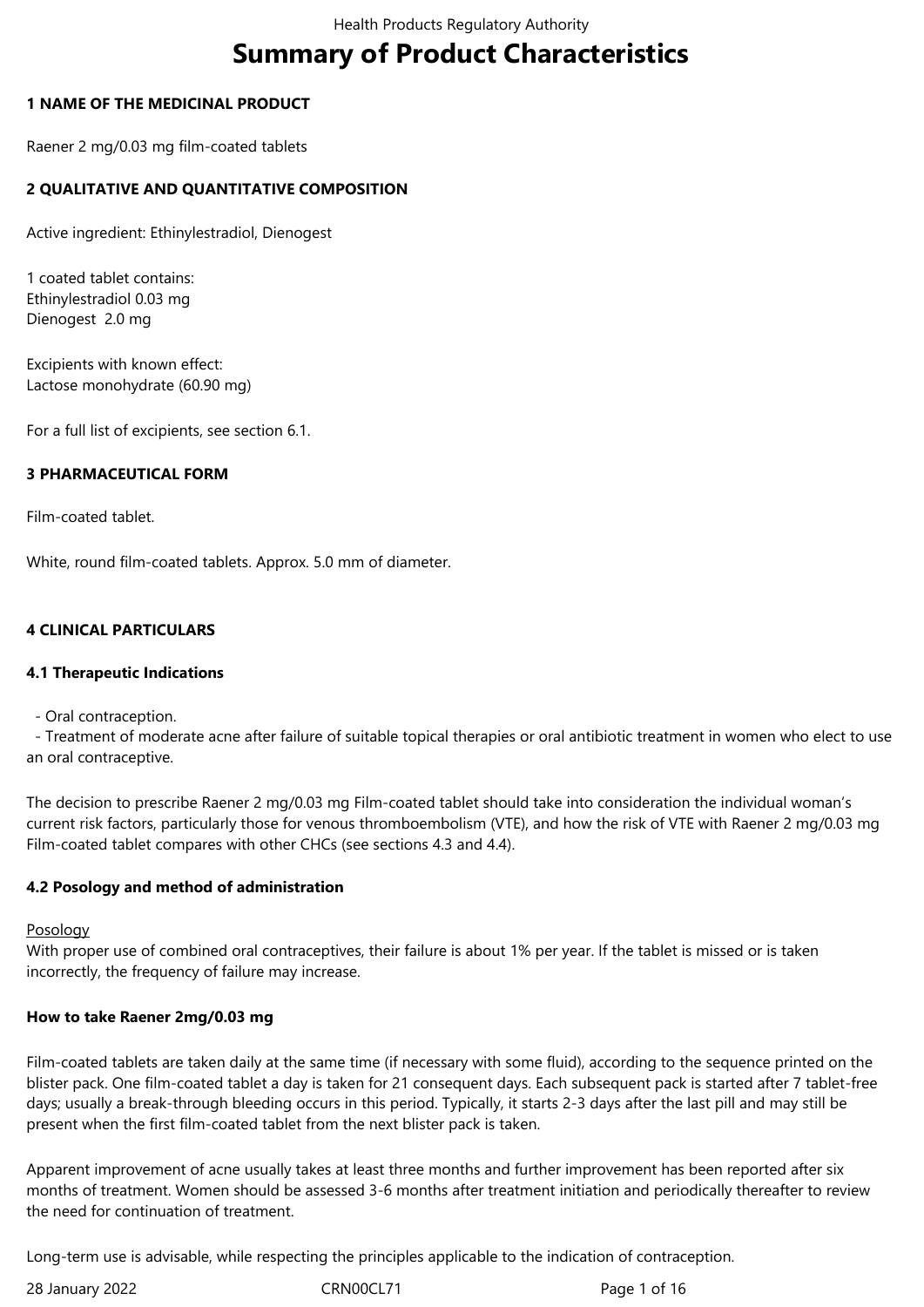# **Method of administration**

For oral use

# **How to start taking**

*• No previous use of hormonal contraception in the last month:*

One film-coated tablet should be taken starting on the first day of the menstrual cycle (the first day of menstruation counting as Day 1). It can also be taken on the 2nd - 5th day of menstruation, but in this case additional barrier methods should be used during the first seven days of the first cycle.

• *Changing from a combined contraceptive (combined hormonal contraceptive, vaginal ring, transdermal patch)* The woman should start with Raener 2mg/0.03 mg on the day following the usual tablet-free or placebo tablet interval of her previous COC or on the day after the last active tablet of her previous COC. In case a vaginal ring or transdermal patch has been used the woman should start using Raener 2mg/0.03 mg preferably on the day of removal, but at the latest when the next application would have been due.

• *Changing from a progestogen-only product (minipill, injection, implant) or from a progestogen-releasing intrauterine system (IUS)*

The woman may switch any day from the mini pill (from an implant or the IUS on the day of its removal, from an injectable when the next injection would be due), but should in all of these cases be advised to additionally use a barrier method for the first 7 days of tablet-taking.

# **• After an abortion in the first trimester**

The woman may start immediately. When doing so, she does not need additional contraceptive measures.

# • *After delivery or an abortion in the second trimester*

For breastfeeding women, see section 4.6 Fertility, pregnancy and lactation.

The woman should be advised to start at day 21 to 28 after delivery or an abortion in the second trimester. When starting later, the woman should be advised to additionally use a barrier method for the first 7 days. However, if intercourse has already occurred, pregnancy should be excluded before the actual start of COC use or the woman has to wait for her first menstrual period.

#### **Management of missed doses**

The contraceptive effect of **Raener 2mg/0.03 mg** can be reduced if it is not taken regularly.

If the user is **less than 12 hours** late in taking any tablet, contraceptive protection is not reduced. The woman should take the tablet as soon as she remembers and should take further tablets at the usual time.

If the intake time is exceeded by **more than 12 hours**, contraceptive protection may be reduced. The management of missed tablets can be guided by the following two basic rules:

- 1. The intake of the tablets must never be discontinued for longer than 7 days;
- 2. 7 days of uninterrupted tablet-taking are required to attain adequate suppression of the hypothalamic-pituitary-ovarian-axis.

Accordingly the following advice can be given for the everyday practice:

#### **Week 1**

28 January 2022 **CRNOOCL71** CRNOOCL71 Page 2 of 16 The user should take the last missed tablet as soon as she remembers, even if this means taking two tablets at the same time. She then continues to take tablets at her usual time. In addition, a barrier method such as a condom should be used for the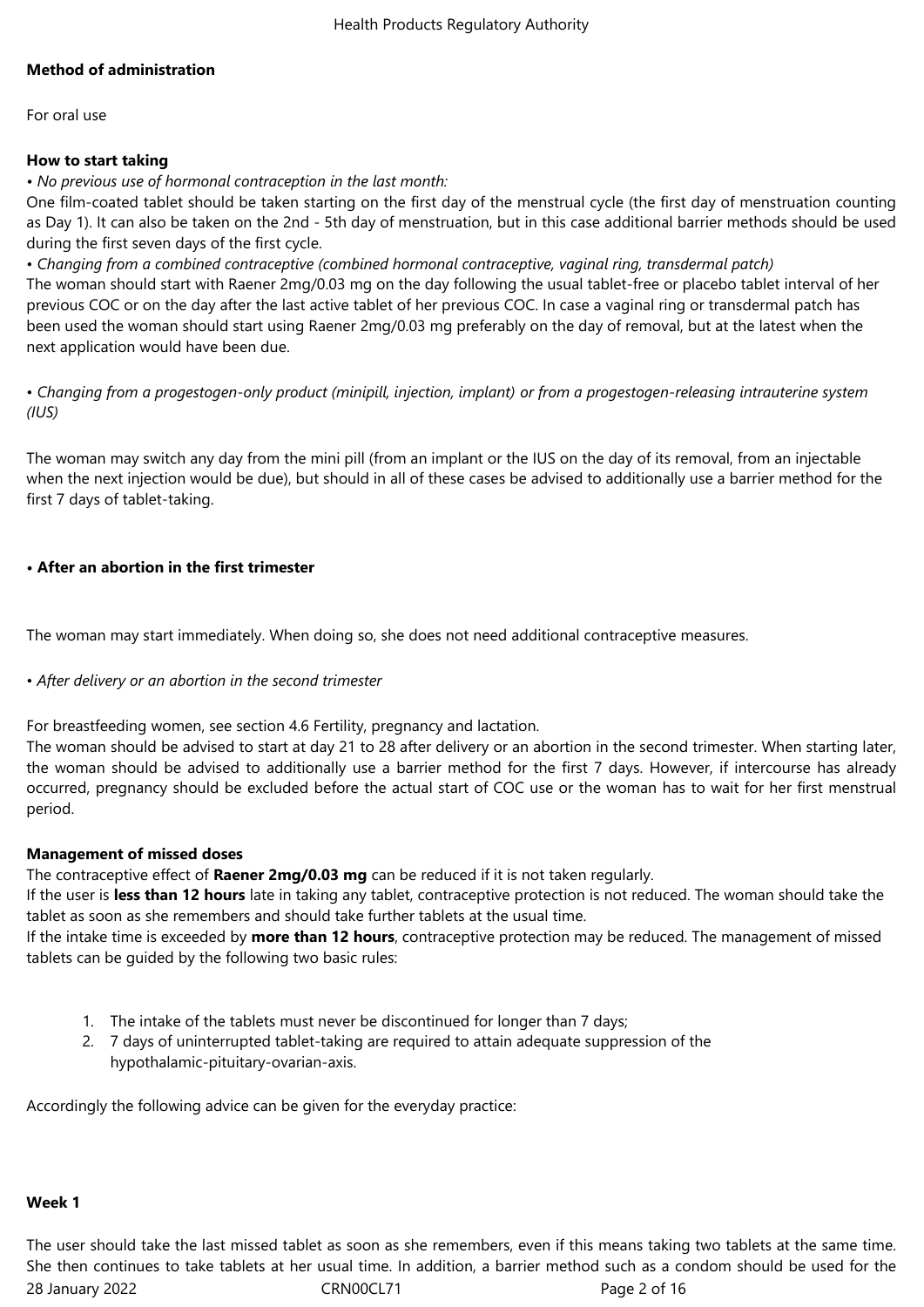next 7 days. If intercourse took place in the preceding 7 days, the possibility of a pregnancy should be considered. The more tablets are missed and the closer they are to the regular tablet-free interval, the higher the risk of a pregnancy.

#### **Week 2**

The user should take the last missed tablet as soon as she remembers, even if this means taking two tablets at the same time. She then continues to take tablets at her usual time. Provided that the woman has taken her tablets correctly in the 7 days preceding the first missed tablet, there is no need to use additional contraceptive precautions. However, if this is not the case or if more than 1 tablet was missed, additional protective measures should be recommended for 7 days.

#### **Week 3**

Because of the forthcoming tablet-free interval, the risk of reduced reliability of contraception is imminent. However, by adjusting the tablet-intake schedule, reduced contraceptive protection can still be prevented. By adhering to either of the following two options, there is therefore no need to use additional contraceptive measures, provided that in the 7 days preceding the first missed tablet the woman has taken all tablets correctly. If this is not the case, she should follow the first of these two options and should use additional contraceptive measures for the next 7 days as well.

1. The user should take the last missed tablet as soon as she remembers, even if this means taking two tablets at the same time. She then continues to take tablets at her usual time. Intake from the next blister pack is started right after finishing the current blister pack, i.e. there should be no tablet-free interval between the two packs. It is unlikely that the user will have a withdrawal bleed until the end of the second pack, but she may experience spotting or break-through bleeding during the intake.

2. Also, discontinuing the intake from the current blister pack can be recommended, followed by a tablet-free interval of up to 7 days, including the days when tablets were missed. Tablet intake is then continued with the next blister pack.

If the woman missed tablets and subsequently has no withdrawal bleeding in the next tablet-free interval, the possibility of a pregnancy should be considered.

#### **Management in case of vomiting or diarrhea**

In case of severe gastrointestinal disturbances, absorption may not be complete and additional contraceptive measures should be taken.

If vomiting occurs within 3-4 hours after film-coated tablet intake, the advice concerning missed tablets as given in section Management of missed doses. is applicable. If the woman does not want to change her normal tablet-taking schedule, she has to take the extra tablet(s) from another blister pack.

#### **How to postpone a withdrawal bleed**

To postpone the withdrawal bleed, the user should continue with another blister pack of Raener 2mg/0.03 mg without the usual tablet-free interval. The extension can be carried on for as long as wished until the end of the second pack. During the extension the woman may experience breakthrough bleeding or spotting. Regular intake of Raener 2mg/0.03 mg is then resumed after the usual 7-day tablet-free interval

To shift the withdrawal bleed to another day of the week than the woman is used to with her current scheme, she can be advised to shorten the tablet-free interval by as many days as she likes. The shorter the tablet-free interval, the higher is the probability that a withdrawal bleed will not occur and that break-through bleeding and spotting will occur during intake from the next blister pack (just as when postponing a withdrawal bleed).

#### **Additional information for special patient populations**

*Paediatric population* Raener 2mg/0.03 mg is only indicated after the menarche.

*Elderly*

Not applicable. Raener 2mg/0.03 mgis not indicated after the menopause.

#### *Hepatic impairment*

28 January 2022 CRN00CL71 Page 3 of 16 Raener 2mg/0.03 mg is contraindicated in women with severe liver disorders (see section 4.3 "Contraindications").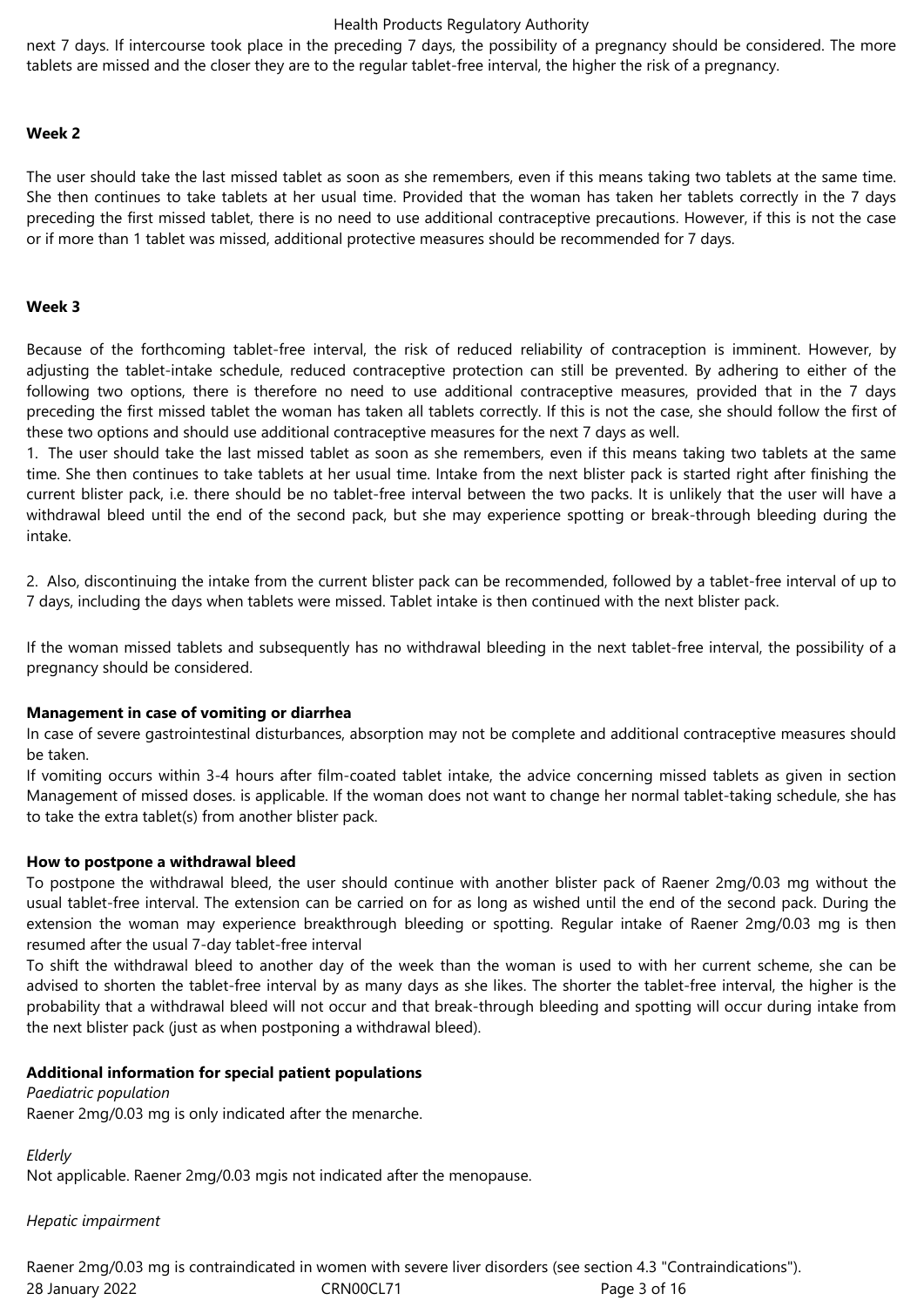Raener 2mg/0.03 mg has not been investigated in patients with impaired renal function. Available data do not suggest a change of treatment in this patient population.

# **4.3 Contraindications**

Combined hormonal contraceptives (CHCs) should not be used in the following conditions. Should any of the conditions appear for the first time during CHC intake, intake must be discontinued immediately.

- Presence or risk of venous thromboembolism (VTE)
- Venous thromboembolism current VTE (on anticoagulants) or history of (e.g. deep venous thrombosis [DVT] or pulmonary embolism [PE])
- Known hereditary or acquired predisposition for venous thromboembolism, such as APC-resistance, (including Factor V Leiden), antithrombin-III-deficiency, protein C deficiency, protein S deficiency
- Major surgery with prolonged immobilisation (see section 4.4)
- A high risk of venous thromboembolism due to the presence of multiple risk factors (see section 4.4)
- Presence or risk of arterial thromboembolism (ATE)
- Arterial thromboembolism current arterial thromboembolism, history of arterial thromboembolism (e.g. myocardial infarction) or prodromal condition (e.g. angina pectoris)
- Cerebrovascular disease current stroke, history of stroke or prodromal condition (e.g. transient ischaemic attack, TIA)
- Known hereditary or acquired predisposition for arterial thromboembolism, such as hyperhomocysteinaemia and antiphospholipid-antibodies (anticardiolipin-antibodies, lupus anticoagulant).
- History of migraine with focal neurological symptoms.
- A high risk of arterial thromboembolism due to multiple risk factors (see section 4.4) or to the presence of one serious risk factor such as:
	- o diabetes mellitus with vascular symptoms
	- o severe hypertension
	- o severe dyslipoproteinaemia
- Presence or history of hepatic disease, as long as liver function values have not returned to normal.
- Presence or history of liver tumors (benign or malignant)
- Known or suspected sex-steroid influenced malignancies (e.g. of genital organs or the breasts);
- Undiagnosed vaginal bleeding;
- Pregnancy or suspected pregnancy;
- Hypersensitivity to the active substances or to any of the excipients listed in section 6.1;

Raener 2mg/0.03 mg is contraindicated for concomitant use with the medicinal products containing ombitasvir/paritaprevir/ritonavir and dasabuvir or medicinal products containing glecaprevir/pibrentasvir , (see sections 4.4 and section 4.5).

# **4.4 Special warnings and precautions for use**

# **Warnings**

If any of the conditions or risk factors mentioned below is present, the suitability of Raener 2mg/0.03 mg should be discussed with the woman.

In the event of aggravation, or first appearance of any of these conditions or risk factors, the woman should be advised to contact her doctor to determine whether the use of Raener 2mg/0.03 mg should be discontinued.

Circulatory Disorders

# **Risk of venous thromboembolism (VTE)**

The use of any combined hormonal contraceptive (CHC) increases the risk of venous thromboembolism (VTE) compared with no use. **Products that contain levonorgestrel, norgestimate or norethisterone are associated with the lowest risk of** VTE. Other products such as Raener 2mg/0.03 mgmay have up to 1.6 times this level of risk. The decision to use any product other than one known to have the lowest VTE risk should be taken only after a discussion with the woman to ensure she understands the risk of VTE with Raener 2mg/0.03 mg, how her current risk factors influence this risk, and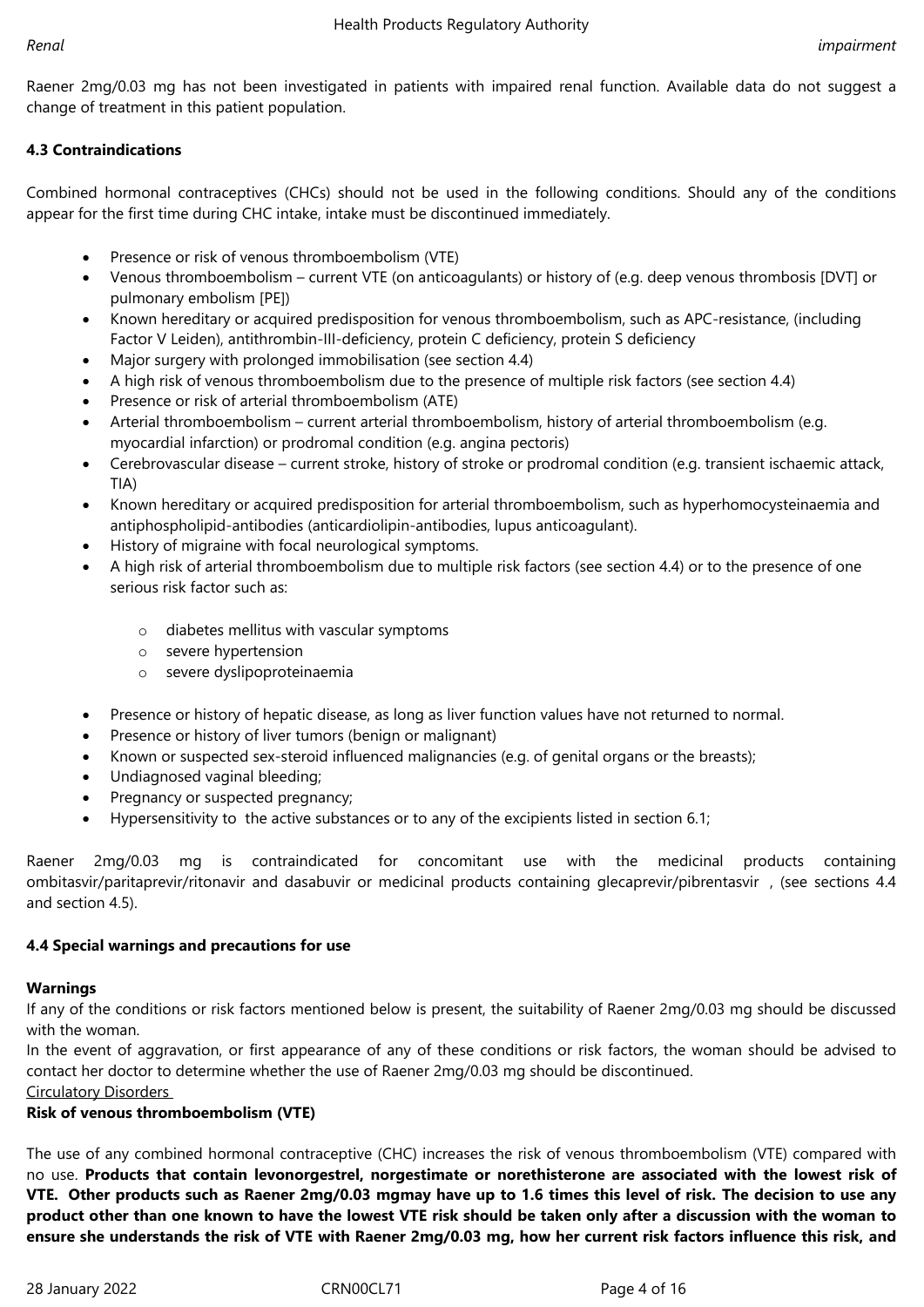In women who do not use a CHC and are not pregnant about 2 out of 10,000 will develop a VTE over the period of one year. However, in any individual woman the risk may be far higher, depending on her underlying risk factors (see below).

Epidemiological studies in women who use low dose combined oral contraceptives (<50 micrograms ethinylestradiol) have found that out of 10,000 women between about 6 to 12 will develop a VTE in one year.

It is estimated that out of 10,000 women who use a low dose CHC that contains levonorgestrel about 6[1] will develop a VTE in one year.

It is estimated<sup>2</sup> that out of 10,000 women who use a CHC that containing dienogest and ethinylestradiol between 8 and 11 women will develop a VTE in one year.

This number of VTEs per year is fewer than the number expected in women during pregnancy or in the [pos](file:///C:/Users/Connollym/AppData/Local/Microsoft/Windows/INetCache/Content.Outlook/5Y25OEQW/SPC-DIE.EE-IE-017-EoP-cl.docx)tpartum period. VTE may be fatal in 1-2% of cases.

[1] Mid-point of range of 5-7 per 10,000 WY, based on a relative risk for CHCs containing levonorgestrel versus non-use of approximately 2.3 to 3.6

2 Data from a meta-analysis estimate that the VTE risk in Raener 2mg/0.03 mg users is slightly higher compared to users of [CO](file:///C:/Users/Connollym/AppData/Local/Microsoft/Windows/INetCache/Content.Outlook/5Y25OEQW/SPC-DIE.EE-IE-017-EoP-cl.docx)Cs containing levonorgestrel (Hazard Ratio of 1.57 with the risk ranging from 1.07 to 2.30)

#### **Number of VTE events per 10,000 women in one year**



Extremely rarely, thrombosis has been reported to occur in CHC users in other blood vessels, e.g. hepatic, mesenteric, renal or retinal veins and arteries.

# **Risk factors for VTE**

The risk for venous thromboembolic complications in CHC users may increase substantially in a woman with additional risk factors, particularly if there are multiple risk factors (see table).

Raener 2mg/0.03 mg is contraindicated if a woman has multiple risk factors that put her at high risk of venous thrombosis (see section 4.3). If a woman has more than one risk factor, it is possible that the increase in risk is greater than the sum of the individual factors – in this case her total risk of VTE should be considered. If the balance of benefits and risks is considered to be negative a CHC should not be prescribed (see section 4.3).

#### **Table: Risk factors for VTE**

| <b>Risk factor</b>                                                                                           |           | <b>Comment</b>                                                                                                                                                           |  |
|--------------------------------------------------------------------------------------------------------------|-----------|--------------------------------------------------------------------------------------------------------------------------------------------------------------------------|--|
| Obesity (body mass index over 30 kg/m <sup>2</sup> )                                                         |           | Risk increases substantially as BMI rises.<br>Particularly important to consider if other risk factors                                                                   |  |
|                                                                                                              |           | also present.                                                                                                                                                            |  |
| Prolonged immobilisation, major surgery, any surgery to the legs or<br>pelvis, neurosurgery, or major trauma |           | In these situations it is advisable to discontinue use of<br>the pill (in the case of elective surgery at least four<br>weeks in advance) and not resume until two weeks |  |
| 28 January 2022                                                                                              | CRN00CL71 | after complete remobilisation. Another method of Page 5 of 16                                                                                                            |  |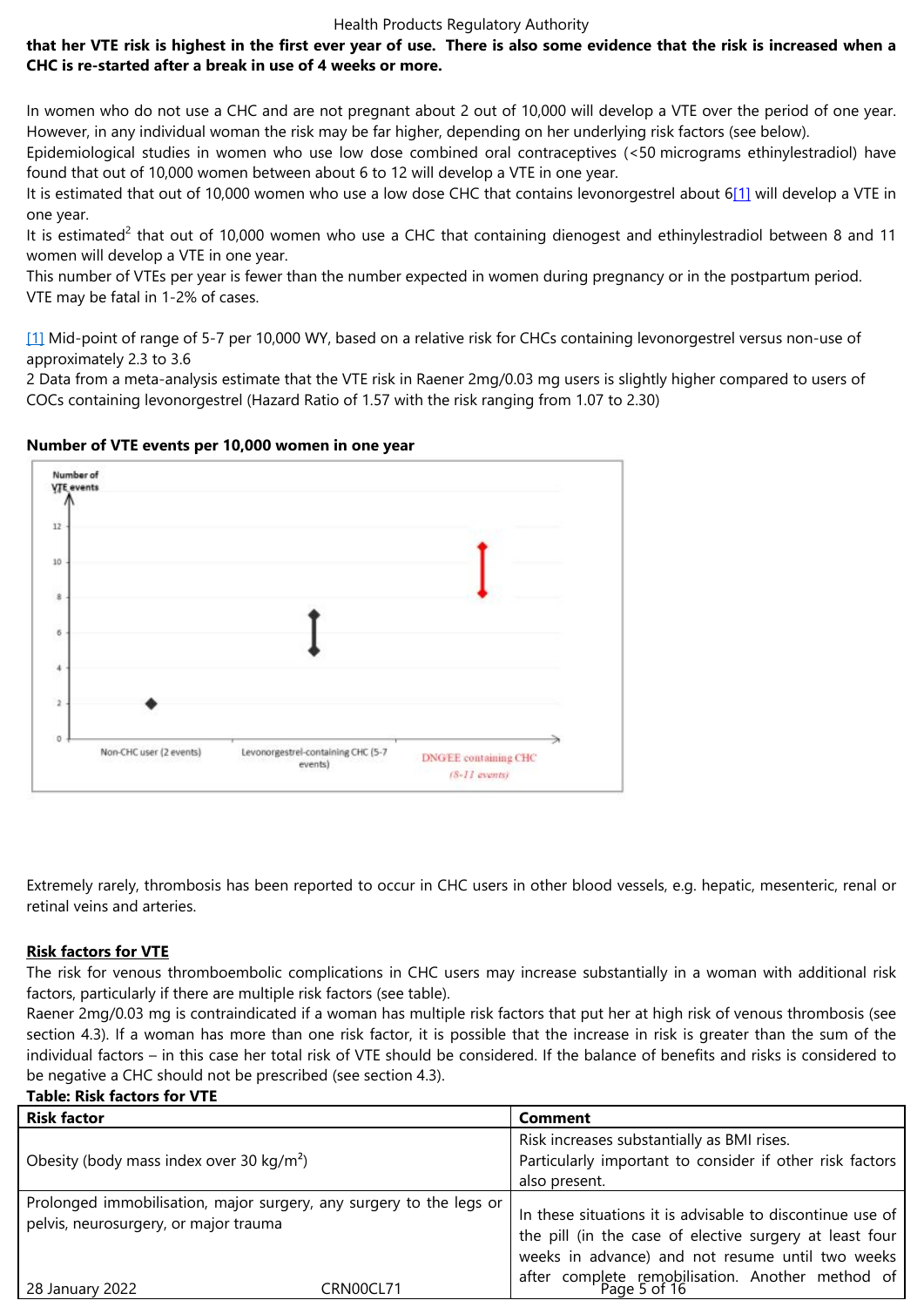| Note: temporary immobilisation including air travel >4 hours can<br>also be a risk factor for VTE, particularly in women with other risk<br>factors | contraception should be used to avoid unintentional<br>pregnancy.<br>Antithrombotic treatment should be considered if<br>Raener 2mg/0.03 mg has not been discontinued in<br>advance. |
|-----------------------------------------------------------------------------------------------------------------------------------------------------|--------------------------------------------------------------------------------------------------------------------------------------------------------------------------------------|
| Positive family history (venous thromboembolism ever in a sibling or<br>parent especially at a relatively early age e.g. before 50).                | If a hereditary predisposition is suspected, the woman<br>should be referred to a specialist for advice before<br>deciding about any CHC use                                         |
| Other medical conditions associated with VTE                                                                                                        | Cancer, systemic lupus erythematosus, haemolytic<br>uraemic syndrome, chronic inflammatory bowel<br>disease (Crohn's disease or ulcerative colitis) and sickle<br>cell disease       |
| Increasing age                                                                                                                                      | Particularly above 35 years                                                                                                                                                          |

There is no consensus about the possible role of varicose veins and superficial thrombophlebitis in the onset or progression of venous thrombosis.

The increased risk of thromboembolism in pregnancy, and particularly the 6 week period of the puerperium, must be considered (for information on "Pregnancy and lactation" see section 4.6).

# **Symptoms of VTE (deep vein thrombosis and pulmonary embolism)**

In the event of symptoms women should be advised to seek urgent medical attention and to inform the healthcare professional that she is taking a CHC.

Symptoms of deep vein thrombosis (DVT) can include:

- unilateral swelling of the leg and/or foot or along a vein in the leg;
- pain or tenderness in the leg which may be felt only when standing or walking,
- increased warmth in the affected leg; red or discoloured skin on the leg.

Symptoms of pulmonary embolism (PE) can include:

- sudden onset of unexplained shortness of breath or rapid breathing;
- sudden coughing which may be associated with haemoptysis;
- sharp chest pain;
- severe light headedness or dizziness;
- rapid or irregular heartbeat.

Some of these symptoms (e.g. "shortness of breath", "coughing") are non-specific and might be misinterpreted as more common or less severe events (e.g. respiratory tract infections).

Other signs of vascular occlusion can include: sudden pain, swelling and slight blue discoloration of an extremity.

If the occlusion occurs in the eye symptoms can range from painless blurring of vision which can progress to loss of vision. Sometimes loss of vision can occur almost immediately.

# **Risk of arterial thromboembolism (ATE)**

Epidemiological studies have associated the use of CHCs with an increased risk for arterial thromboembolism (myocardial infarction) or for cerebrovascular accident (e.g. transient ischaemic attack, stroke). Arterial thromboembolic events may be fatal.

# **Risk factors for ATE**

The risk of arterial thromboembolic complications or of a cerebrovascular accident in CHC users increases in women with risk factors (see table). Raener 2mg/0.03 mg is contraindicated if a woman has one serious or multiple risk factors for ATE that puts her at high risk of arterial thrombosis (see section 4.3). If a woman has more than one risk factor, it is possible that the increase in risk is greater than the sum of the individual factors - in this case her total risk should be considered. If the balance of benefits and risks is considered to be negative a CHC should not be prescribed (see section 4.3).

# **Table: Risk factors for ATE**

| <b>Risk factor</b> | <b>Comment</b>                                                                                                                                                                      |
|--------------------|-------------------------------------------------------------------------------------------------------------------------------------------------------------------------------------|
| Increasing age     | Particularly above 35 years                                                                                                                                                         |
| Smoking            | Women should be advised not to smoke if they wish to<br>use a CHC. Women over 35 who continue to smoke<br>should be strongly advised to use a different method<br>of contraception. |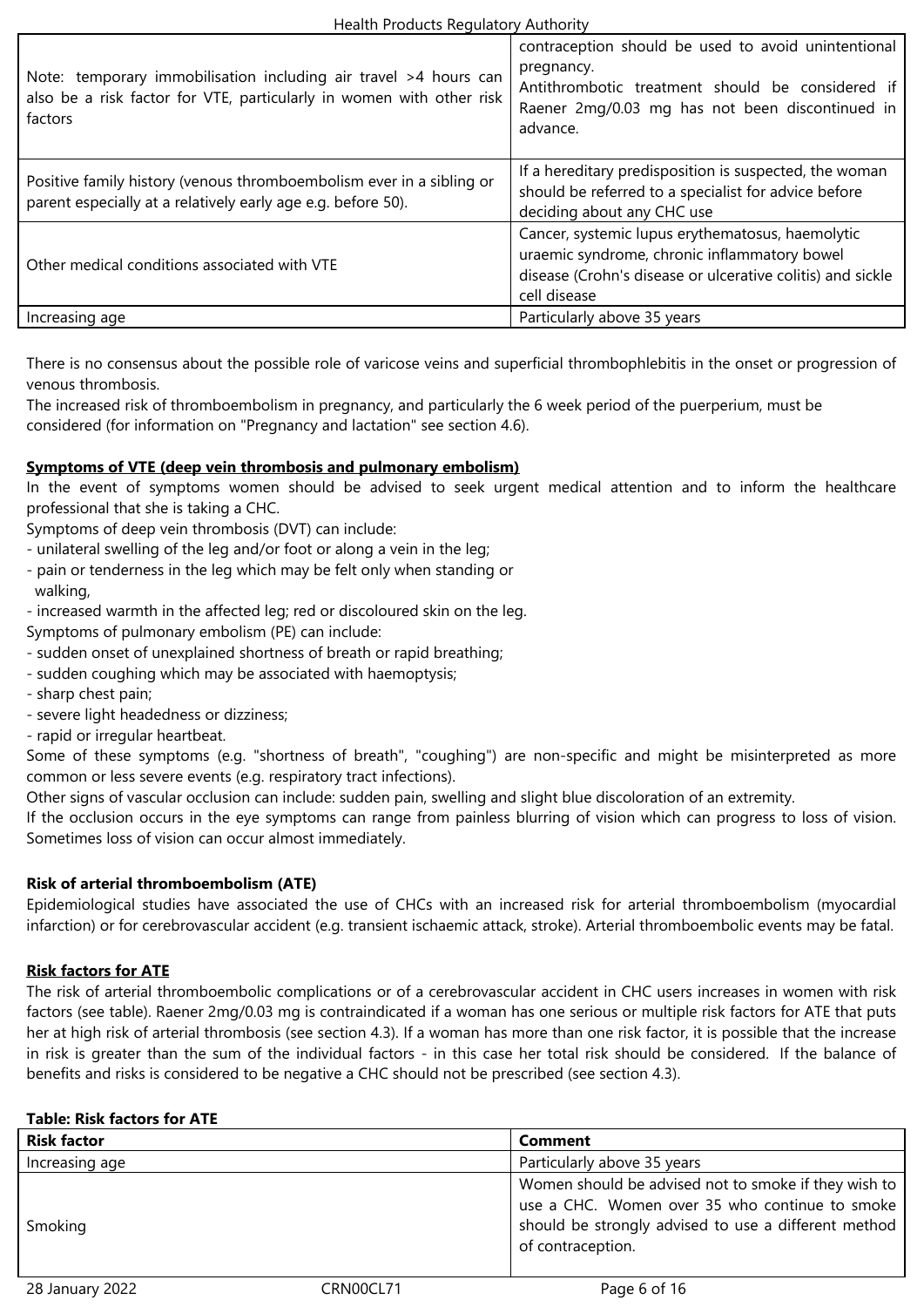| Hypertension                                                                                                                        |                                                                                                                                                                            |
|-------------------------------------------------------------------------------------------------------------------------------------|----------------------------------------------------------------------------------------------------------------------------------------------------------------------------|
| Obesity (body mass index over 30 kg/m <sup>2</sup> )                                                                                | Risk increases substantially as BMI increases.<br>Particularly important in women with additional risk<br>factors                                                          |
| Positive family history (arterial thromboembolism ever in a sibling or<br>parent especially at relatively early age e.g. below 50). | If a hereditary predisposition is suspected, the woman<br>should be referred to a specialist for advice before<br>deciding about any CHC use                               |
| Migraine                                                                                                                            | An increase in frequency or severity of migraine during<br>CHC use (which may be prodromal of a<br>cerebrovascular event) may be a reason for immediate<br>discontinuation |
| Other medical conditions associated with adverse vascular events                                                                    | Diabetes mellitus, hyperhomocysteinaemia, valvular<br>heart disease and atrial fibrillation,<br>dyslipoproteinaemia and systemic lupus<br>erythematosus.                   |

# **Symptoms of ATE**

In the event of symptoms women should be advised toseek urgent medical attention and to inform the healthcare professional that she is taking a CHC.

Symptoms of a cerebrovascular accident can include:

- sudden numbness or weakness of the face, arm or leg, especially on one side of the body;
- sudden trouble walking, dizziness, loss of balance or coordination;
- sudden confusion, trouble speaking or understanding;
- sudden trouble seeing in one or both eyes;
- sudden, severe or prolonged headache with no known cause;
- loss of consciousness or fainting with or without seizure.
- Temporary symptoms suggest the event is a transient ischaemic attack (TIA).

Symptoms of myocardial infarction (MI) can include:

- pain, discomfort, pressure, heaviness, sensation of squeezing or fullness in the chest, arm, or below the breastbone;
- discomfort radiating to the back, jaw, throat, arm, stomach;
- feeling of being full, having indigestion or choking;
- sweating, nausea, vomiting or dizziness;
- extreme weakness, anxiety, or shortness of breath;
- rapid or irregular heartbeats.

#### **Tumors**

The most important risk factor for cervical cancer is a persistent HPV (human papilloma virus) infection. An increased risk of cervical cancer in long-term users of COCs has been reported in some studies, but there continues to be controversy about the extent to which this is attributable to the confounding effects of other factors identified such as cervical screening and sexual behaviour, including the use of barrier contraceptives.

A meta-analysis from 54 epidemiological studies reported that there is a slightly increased relative risk (RR=1.24) of having breast cancer diagnosed in women who are currently using COCs. The excess risk gradually returns to the age related risk during the course of the 10 years after cessation of COC use. Because breast cancer is rare in women under 40 years of age, the excess number of breast cancer diagnoses in current and recent COC users is small in relation to the overall risk of breast cancer. These studies do not provide evidence for causation. The observed pattern of increased risk may be due to an earlier diagnosis of breast cancer in COC users, the biological effects of COCs or a combination of both. The breast cancers diagnosed in ever-users tend to be less advanced clinically than the cancers diagnosed in never-users.

In rare cases, benign liver tumours, and even more rarely, malignant liver tumours have been reported in users of COCs. In isolated cases, these tumours have led to life-threatening intra-abdominal haemorrhages. A hepatic tumor should be considered in the differential diagnosis when upper abdominal pain, enlarged liver or signs of intra-abdominal haemorrhage occur in women taking COCs.

Malignant tumours may be life-threatening or fatal.

#### Other conditions

28 January 2022 **CRNOOCL71** CRNOOCL71 Page 7 of 16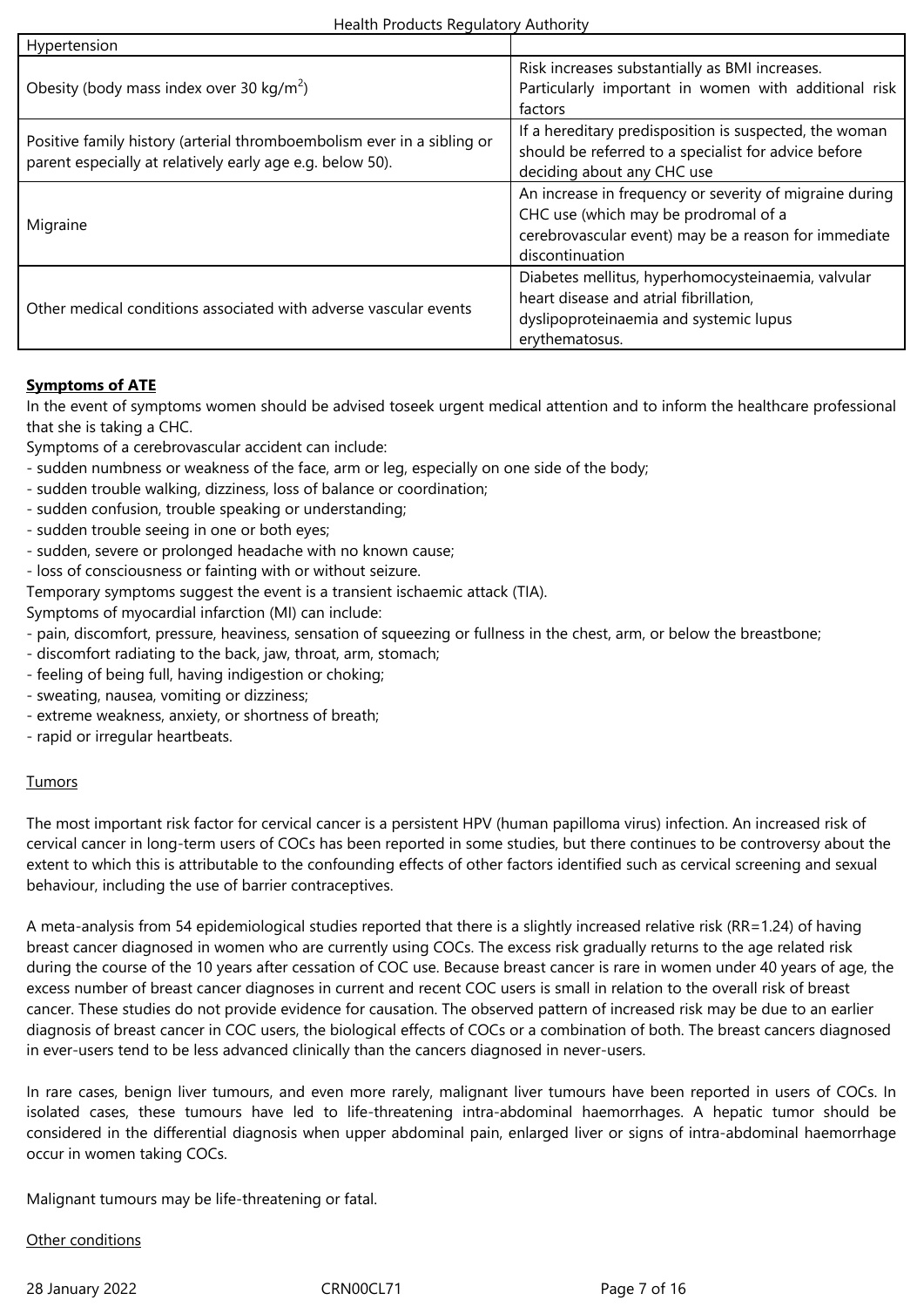Women with hypertriglyceridaemia or a family history thereof may be at an increased risk of pancreatitis when using COCs

Although small increases in blood pressure have been reported in many women taking COCs, clinically relevant increases are rare. However, if, during the use of a COC, constantly elevated blood pressure develops, it is preferable for the physician to discontinue the combined oral contraceptive and treat the hypertension as a precaution. Where considered appropriate, CHC use may be resumed if normotensive values can be achieved with antihypertensive therapy.

The following conditions have been reported to occur or deteriorate with both pregnancy and COC use, but the evidence of an association with COC use is inconclusive: jaundice and/or pruritus related to cholestasis, porphyria, systemic lupus erythematosus, haemolytic uraemic syndrome, Sydenham's chorea, gestational herpes, herpes gestationis, y otosclerosis--related hearing loss.

Acute or chronic disturbances of liver function may necessitate the discontinuation of COC use until markers of liver function return to normal. Recurrence of cholestatic icterus which previously occurred during pregnancy or during previous use of sex steroids necessitates the discontinuation of COCs.

Although COCs may have an effect on peripheral insulin resistance and glucose tolerance, there is no evidence for a need to alter the therapeutic regimen in diabetic women using low dose COCs (< 0.05 mg ethinylestradiol). However, diabetic women should be carefully observed.

Crohn's disease and ulcerative colitis may be associated with COC use.

Chloasma may occasionally occur, especially in women with a history of chloasma gravidarum. Women with a tendency to chloasma should avoid exposure to the sun or ultraviolet radiation whilst taking this preparation.

Depressed mood and depression are well-known undesirable effects of hormonal contraceptive use (see section 4.8). Depression can be serious and is a well-known risk factor for suicidal behaviour and suicide. Women should be advised to contact their physician in case of mood changes and depressive symptoms, including shortly after initiating the treatment.

Exogenous estrogens mayinduce or exacerbate symptoms of hereditary and acquired angioedema.

#### ALT elevations

During clinical trials with patients treated for hepatitis C virus infections (HCV) with the medicinal products containing ombitasvir/paritaprevir/ritonavir and dasabuvir with or without ribavirin, transaminase (ALT) elevations higher than 5 times the upper limit of normal (ULN) occurred significantly more frequent in women using ethinylestradiol-containing medications such as combined hormonal contraceptives (CHCs) Additionally, also in patients treated with glecaprevir/pibrentasvir, ALT elevations were observed in women using ethinylestradiol-containing medications such as CHCs (see sections 4.3 and 4.5).

#### Medical examination/consultation

Prior the initiation or reinstitution of combined oral contraceptives a complete medical history (including family history) should be taken. Blood pressure should be measured and a physical examination should be performed, guided by the contra-indications (section 4.3) and warnings (section 4.4). It is important to draw a woman's attention to the information on venous and arterial thrombosis, including the risk of Raener 2mg/0.03 mg compared with other CHCs, the symptoms of VTE and ATE, the known risk factors and what to do in the event of a suspected thrombosis.

The woman should also be instructed to carefully read the user leaflet and to adhere to the advice given. The frequency and nature of examinations should be based on established practice guidelines and be adapted to the individual woman.

Women should be advised that hormonal contraceptives do not protect against HIV infections (AIDS) and other sexually transmitted diseases.

Significant improvement in acne symptoms usually occurs only after the 3rd cycle. Improvement of acne usually requires at least 3 months of treatment.

#### **Reduced efficacy**

The efficacy of COCs may be reduced in the event of e.g. missed tablets (see section 4.2), gastrointestinal disturbances (see section 4.2) or when certain other medicinal products are taken concomitantly (see section 4.5).

# **Reduced cycle control**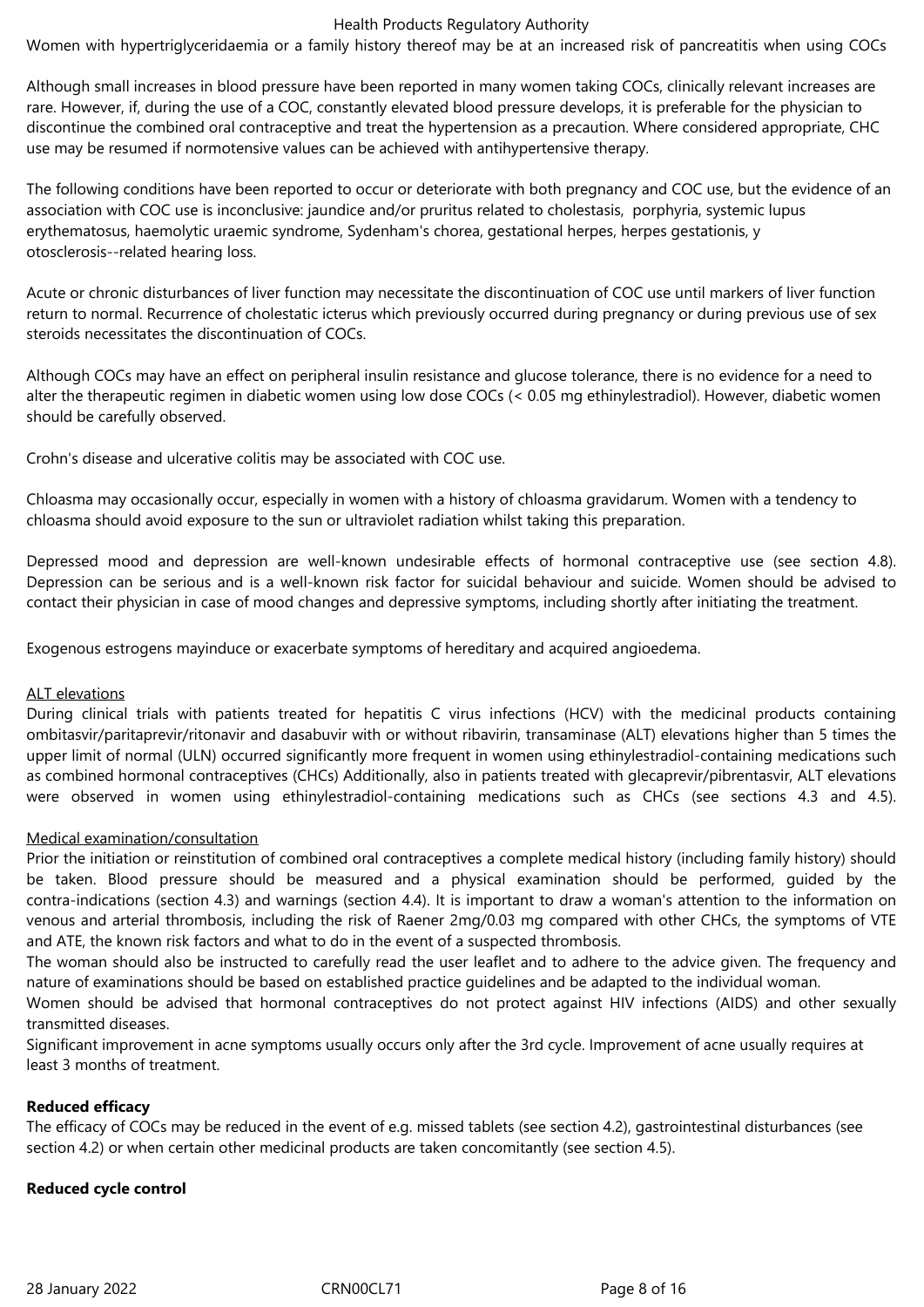With all COCs, irregular bleeding (spotting or breakthrough bleeding) may occur, especially during the first months of use. Therefore, the evaluation of any irregular bleeding is only meaningful after an adaptation interval of about three cycles.

If bleeding or bleeding irregularities persist or occur after previously regular cycles, then non-hormonal causes should be considered and adequate diagnostic measures are indicated to exclude malignancy or pregnancy. These may also include curettage.

It is possible that in some women, withdrawal bleeding may not occur during the tablet-free interval. If the COC has been taken according to the directions described in section 4.2, a pregnancy is unlikely. However, if intake has not taken place according to these directions prior to the first missed withdrawal bleed or if two withdrawal bleeds are missed, pregnancy must be ruled out before COC use is continued.

This medicinal product contains lactose. Patients with rare hereditary problems of galactose intolerance, total lactase deficiency or glucose-galactose malabsorption should not take Raener 2mg/0.03 mg.

# **4.5 Interaction with other medicinal products and other forms of interactions**

Note: The prescribing information of concomitant medications should be consulted to identify potential interactions.

## *Influence of other medicinal products on Raener 2mg/0.03 mg*

Interactions can occur with drugs that induce microsomal enzymes which can result in increased clearance of sex hormones and which may lead to breakthrough bleeding and/or contraceptive failure.

Enzyme induction can already be observed after a few days of treatment. Maximal enzyme induction is generally seen within a few weeks. After the cessation of drug therapy enzyme induction may be sustained for about 4 weeks.

Women on treatment with enzyme inducing drugs should temporarily use a barrier method or another method of contraception in addition to the COC. The barrier method must be used during the whole time of the concomitant drug therapy and for 28 days after its discontinuation.

If the drug therapy runs beyond the end of the active tablets in the COC pack, the placebo tablets must be discarded and the next COC pack should be started right away.

# *Substances increasing the clearance of COCs (diminished efficacy of COCs by enzyme-induction), e.g.:*

Barbiturates, carbamazepine, phenytoin, primidone, rifampicin, and possibly also felbamate, griseofulvin, oxcarbazepine, topiramate and products containing the herbal remedy St. John's Wort (hypericum perforatum). Raener 2mg/0.03 mg*Substances with variable effects on the clearance of COCs*

When co-administered with COCs, many combinations of HIV/ HCV protease inhibitors and non-nucleoside reverse transcriptase inhibitors, can increase or decrease plasma concentrations of estrogen or progestins. The net effect of these changes may be clinically relevant in some cases.

#### *Raener 2mg/0.03 mgSubstances decreasing the clearance of COCs (enzyme inhibitors):* Dienogest is a substrate of cytochrome P450 (CYP) 3A4.

Potent and moderate CYP3A4 inhibitors such as azole antifungals (e.g. itraconazole, voriconazole, and fluconazole), verapamil, macrolides (e.g. clarithromycin, erythromycin), diltiazem and grapefruit juice may increase the plasma concentrations of oestrogen or progestin or both hormones.

Etoricoxib doses of 60 to 120 mg/day have been shown to increase plasma concentrations of ethinylestradiol 1.4 to 1.6-fold, respectively when taken concomitantly with a combined hormonal contraceptive containing 0.035 mg ethinylestradiol. *Effects of Raener 2mg/0.03 mg on other medicinal products* 

COCs may affect the metabolism of certain other active substances. Accordingly, plasma and tissue concentrations may either increase (e.g. cyclosporin) or decrease (e.g. lamotrigine).

However, based on in vitro data, an inhibition of CYP enzymes by dienogest is unlikely when used in therapeutic doses.

In vitro, ethinylestradiol is a reversible inhibitor of CYP2C19, CYP1A1 and CYP1A2 and a tightly bound inhibitor of CYP3A4/5, CYP2C8, and CYP2J2. In clinical trials, the administration of a hormonal contraceptive containing ethinylestradiol did not result in any or only modest increase in plasma concentrations of CYP3A4 substrates (e. g. midazolam), while plasma concentrations of CYP1A2 substrates may increase slightly (e. g. theophylline) or moderately (e. g. melatonin and tizanidine).

# Pharmacodynamic interactions

Concomitant use with the medicinal products containing ombitasvir/paritaprevir/ritonavir and dasabuvir, with or without ribavirin or glecaprevir / pibrentasvir may increase the risk of ALT elevations (see sections 4.3 and 4.4). Therefore, Raener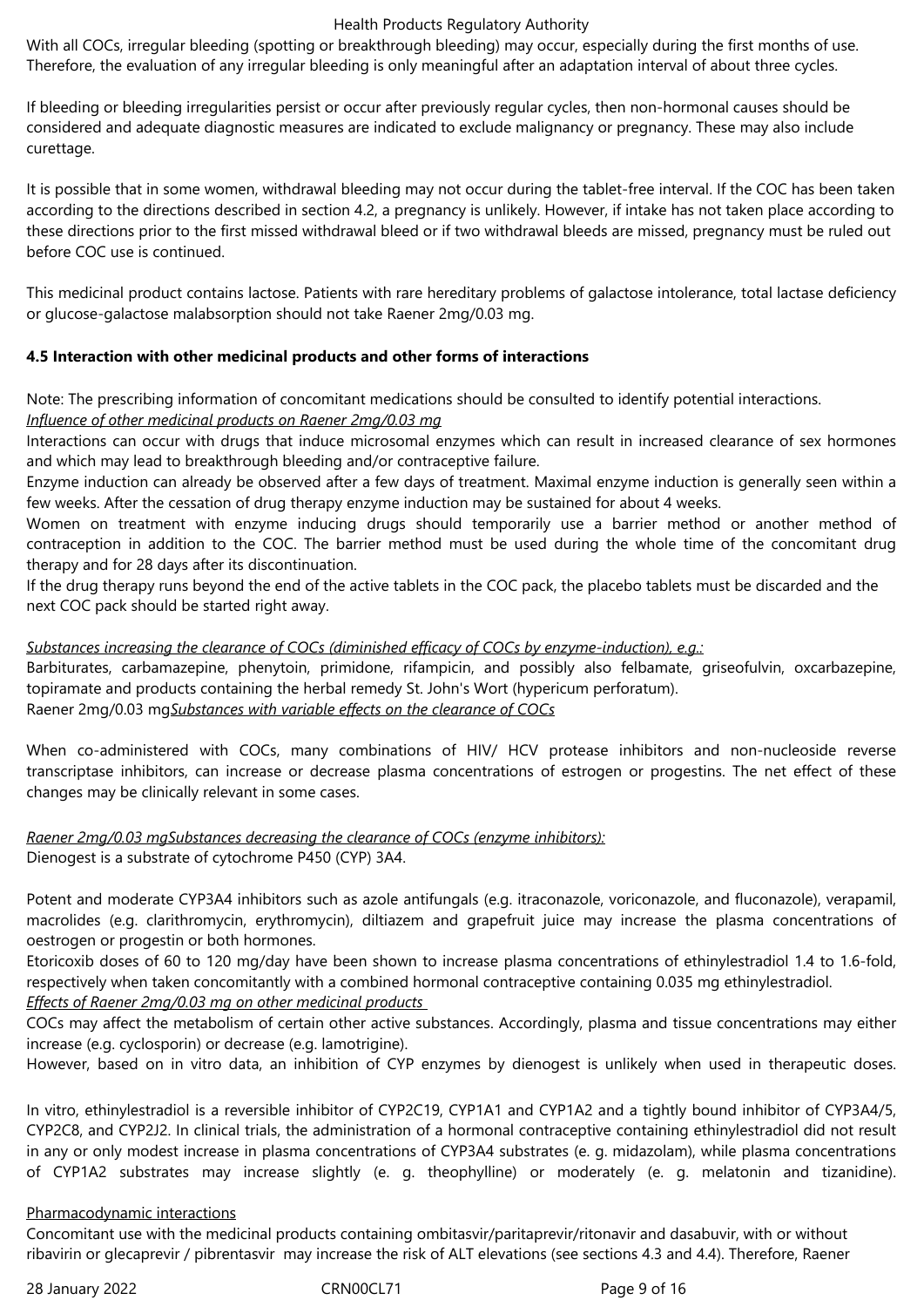2mg/0.03 mg-users must switch to an alternative method of contraception (e.g., progestagen-only contraception or non-hormonal methods) prior to starting therapy with this combination drug regimen. Raener 2mg/0.03 mg can be restarted 2 weeks following completion of treatment with this combination drug regimen.

# Raener 2mg/0.03 mg*Other forms of interactions*

#### *Laboratory tests*

The use of steroids may influence the results of certain laboratory tests. Among these are: biochemical parameters of the liver, thyroid, adrenal and renal function, plasma levels of proteins (such as corticosteroid binding globulins) and lipid/lipoprotein fractions, carbohydrate metabolism, and parameters of coagulation and fibrinolysis. However, these changes remain within the normal range.

#### **4.6 Fertility, pregnancy and lactation**

## *Pregnancy*

## **Raener 2mg/0.03 mg** is not indicated during pregnancy.

If pregnancy occurs during intake of Raener 2mg/0.03 mg, the medicinal product must be discontinued immediately. Extensive epidemiological studies have revealed neither an increased risk of birth defects in children born to women who used COCs prior to pregnancy, nor a teratogenic effect when combined oral contraceptives were taken inadvertently during pregnancy.

The increased risk of VTE during the postpartum period should be considered when re-starting Raener 2mg/0.03 mg (see section 4.2 and 4.4).

#### *Breast-feeding*

Breast-feeding may be influenced by COCs as they may reduce the quantity and change the composition of breast milk. Therefore, the use of COCs should generally not be recommended until the breast-feeding mother has completely weaned her child. Small amounts of the contraceptive steroids and/or their metabolites may be excreted with the milk.

## **4.7 Effects on ability to drive and use machines**

No studies to evaluate the effect on the ability to drive and operate machines have been performed No effects on ability to drive and use machines have been observed.

#### **4.8 Undesirable effects**

The most commonly reported adverse reactions with taking Raener 2mg/0.03 mg in the indication of oral contraception or the treatment of moderate acne symptoms in women who also want contraception are abdominal pain and breast pain. They occur  $in$  > 1% of users.

Severe adverse reactions are arterial and venous thromboembolism.

*Adverse reactions in the indications of "oral contraception" and "treatment of mild to moderate acne manifestations in women who also want contraception".*

The frequencies of adverse events with the use of Raener 2mg/0.03 mg for oral contraception and for the treatment of moderate acne in clinical trials ( $N = 4.942$ ) are summarized in the following table. Within each group, adverse reactions are presented in order of decreasing seriousness.

The frequency of possible side effects listed below are defined as: Common (≥1/100 to <1/10) Uncommon (≥1/1,000 to <1/100) Rare (≥1/10,000 to <1/1,000) Very rare (<1/10,000)

Additional undesirable effects that only occurred during post-marketing studies and whose frequency cannot be estimated are listed under "not known".Within each frequency grouping, undesirable effects are presented in order of decreasing seriousness.

| See the table                      |           |                              |                                                   |                 |
|------------------------------------|-----------|------------------------------|---------------------------------------------------|-----------------|
| System organ class (MedDRA v.12.0) | Common    | <b>Uncommon</b>              | Rare                                              | <b>Not Know</b> |
| Infections and infestations        |           | Vaginitis<br>vulvovaginitis, | Salpingo-oophoritis,<br>urinary tract infections, |                 |
| 28 January 2022                    | CRN00CL71 |                              | Page 10 of 16                                     |                 |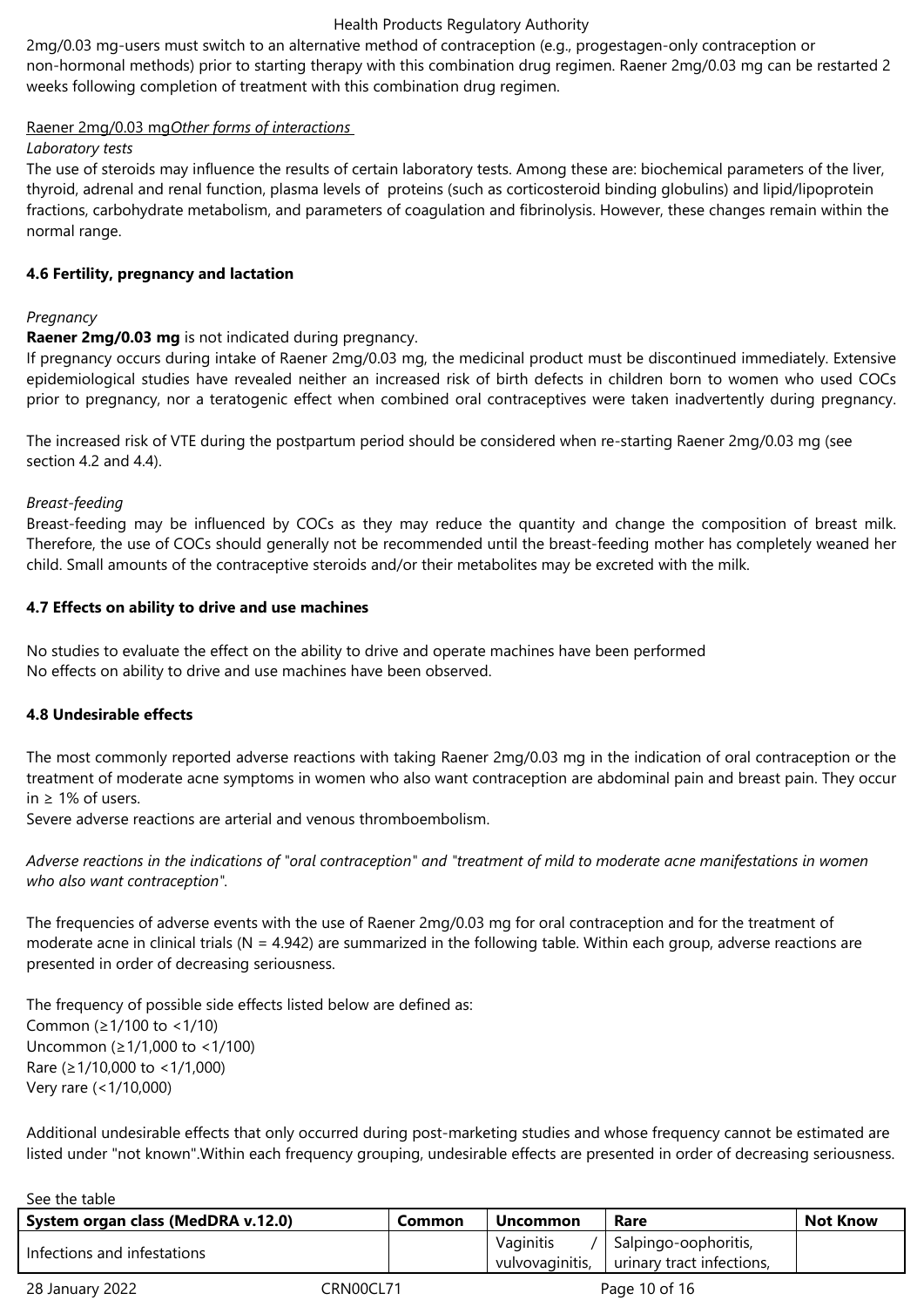|                                                                              |           | vaginal<br>candidiasis or<br>signals<br>vulvo-vaginal<br>yeast<br>infections | cystitis, mastitis, cervicitis,<br>fungal infections called<br>candidiasis, labial herpes,<br>influenza, bronchitis,<br>sinusitis, upper<br>respiratory infections,<br>viral infections                                           |                                                                               |
|------------------------------------------------------------------------------|-----------|------------------------------------------------------------------------------|-----------------------------------------------------------------------------------------------------------------------------------------------------------------------------------------------------------------------------------|-------------------------------------------------------------------------------|
| Neoplasms, benign, malignant and unspecified<br>(including cysts and polyps) |           |                                                                              | Uterine leiomyoma,<br>breast lipoma                                                                                                                                                                                               |                                                                               |
| Blood and lymphatic system disorders                                         |           |                                                                              | Anemia                                                                                                                                                                                                                            |                                                                               |
| Immune system disorders                                                      |           |                                                                              | Hypersensitivity                                                                                                                                                                                                                  | Exacerbation<br>of<br>symptomsof<br>hereditary<br>and acquired<br>angioedema. |
| <b>Endocrine disorders</b>                                                   |           |                                                                              | Virilism                                                                                                                                                                                                                          |                                                                               |
| Metabolism and nutrition disorders                                           |           | Increased<br>appetite                                                        | Anorexia                                                                                                                                                                                                                          |                                                                               |
| Psychiatric disorders                                                        |           | Depressive<br>mood                                                           | Depression, mental<br>disorders, insomnia,<br>sleep disturbances,<br>aggressive reactions                                                                                                                                         | Mood<br>changes,<br>reduced<br>libido,<br>increased<br>libido                 |
| Nervous system disorders                                                     | Headaches | Migraines,<br>dizziness                                                      | Ischemic stroke and<br>cerebrovascular<br>disorders, dystonia                                                                                                                                                                     |                                                                               |
| Eye disorders                                                                |           |                                                                              | Dry eye, eye irritation,<br>oscillopsia, deterioration<br>of vision                                                                                                                                                               | Contact lens<br>intolerance                                                   |
| Ear and labyrinth disorders                                                  |           |                                                                              | sudden hearing loss,<br>tinnitus, vertigo, hearing<br>impairment                                                                                                                                                                  |                                                                               |
| Heart disorders                                                              |           |                                                                              | cardiovascular disorders,<br>tachycardia <sup>1</sup>                                                                                                                                                                             |                                                                               |
| Vascular disorders                                                           |           | Hypotension,<br>hypertension                                                 | Thrombophlebitis, VTE or<br>ATE/pulmonary<br>embolism, diastolic<br>hypertension, orthostatic<br>hypotension, flushing,<br>varicose veins, venous<br>disorders, veins pain                                                        |                                                                               |
| Diseases of the respiratory tract,<br>thoracic and mediastinal disorders     |           |                                                                              | Asthma, hyperventilation                                                                                                                                                                                                          |                                                                               |
| Gastrointestinal disorders                                                   |           | Abdominal<br>pain <sup>2</sup> , nausea,<br>vomiting,<br>diarrhea            | Gastritis, Enteritis,<br>Dyspepsia                                                                                                                                                                                                |                                                                               |
| Skin and subcutaneous tissue disorders                                       |           | Acne, alopecia,<br>rash <sup>3</sup> , pruritus <sup>4</sup>                 | allergic dermatitis, atopic<br>dermatitis / eczema,<br>eczema, psoriasis,<br>hyperhidrosis, chloasma,<br>skin discoloration /<br>hyperpigmentation,<br>seborrhea, dandruff,<br>hirsutism, skin lesions,<br>skin reactions, orange | Urticaria,<br>erythema<br>nodosum,<br>erythema<br>multiforme                  |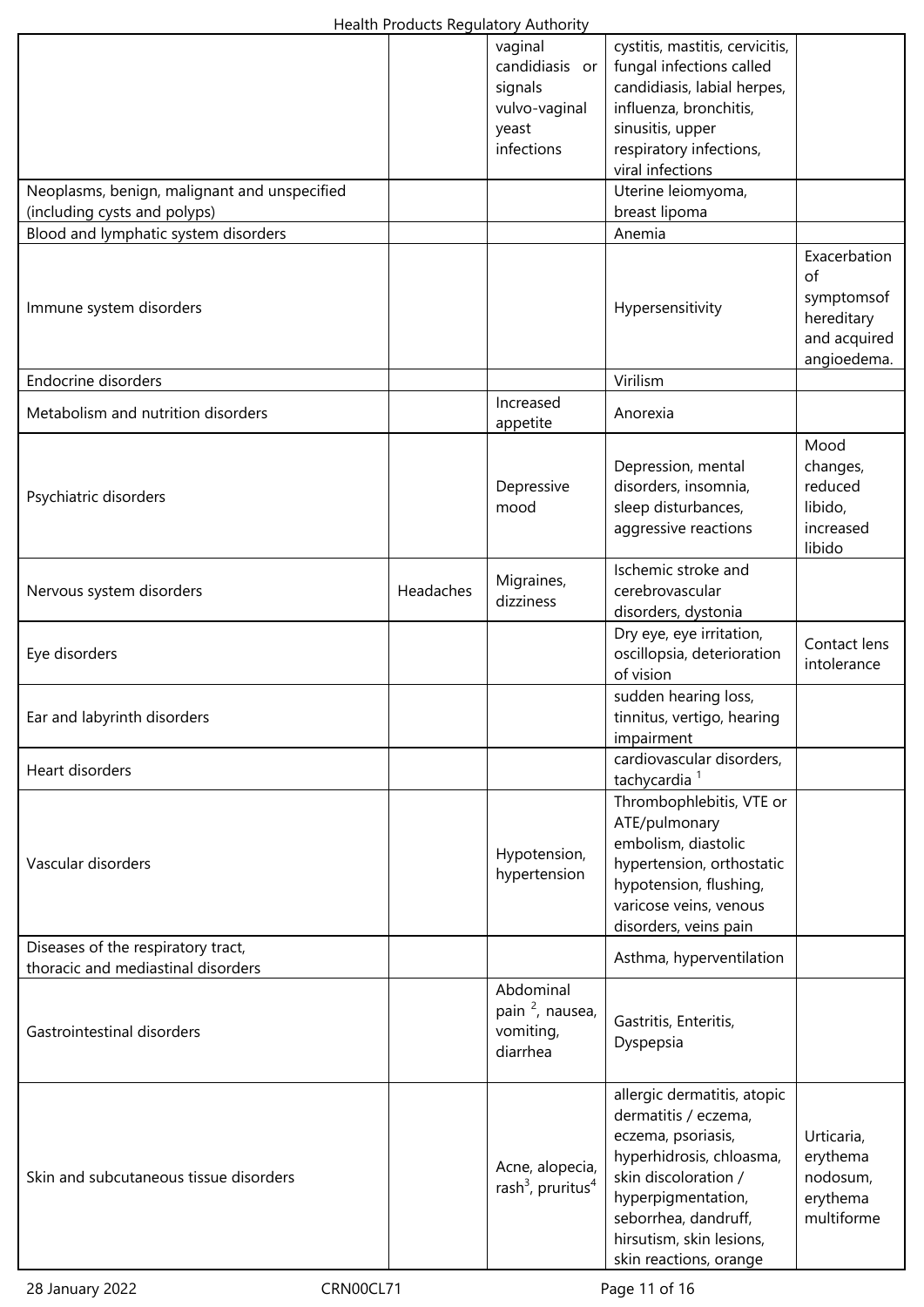|                                                 |                          |                                                                                                                                                                                                             | peel, skin nevus                                                                                                                                                                           |                           |
|-------------------------------------------------|--------------------------|-------------------------------------------------------------------------------------------------------------------------------------------------------------------------------------------------------------|--------------------------------------------------------------------------------------------------------------------------------------------------------------------------------------------|---------------------------|
| Musculoskeletal and connective tissue disorders |                          |                                                                                                                                                                                                             | Back pain,<br>musculoskeletal<br>complaints, myalgia, pain<br>in the extremities                                                                                                           |                           |
| Reproductive system and breast disorders        | Breast pain <sup>5</sup> | irregular<br>menstrual<br>bleeding $6$ ,<br>metrorrhagia <sup>7</sup> ,<br>breast<br>enlargement <sup>8</sup> ,<br>breast edema,<br>dysmenorrhea,<br>vaginal<br>discharge,<br>ovarian cysts,<br>pelvic pain | Cervical dysplasia, cysts<br>of the adnexa uteri pain<br>of the adnexa uteri,<br>breast cyst, fibrocystic<br>disease,<br>breast<br>dyspareunia,<br>galactorrhea,<br>menstrual<br>disorders | Breast gland<br>secretion |
| General disorders and complaints administration |                          | Tiredness <sup>9</sup>                                                                                                                                                                                      | Chest pain, peripheric<br>edema, influenz-like<br>diseases, inflammation,<br>pyrexia, irritability                                                                                         | Fluid<br>retention        |
| Investigations                                  |                          | Weight<br>changes $10$                                                                                                                                                                                      | Increase in blood<br>triglycerides,<br>hypercholesterolemia                                                                                                                                |                           |
| Congenital, familial and genetic disorders      |                          |                                                                                                                                                                                                             | Manifestation of<br>asymptomatic accessory<br>breast                                                                                                                                       |                           |

<sup>1</sup> Including increased heart rate

2 Including the pain in the upper and lower abdomen, abdominal discomfort, bloating

3 Includes rash maculares

- <sup>4</sup> Including generalized pruritus
- <sup>5</sup> Including breast symptoms and breast tenderness

 $<sup>6</sup>$  Including menorrhagia, hypomenorrhoe, oligomenorrhea and amenorrhea</sup>

 $7$  Consists of vaginal hemorrhage and metrorrhagia

<sup>8</sup> Including breast swelling / swelling

<sup>9</sup> Including asthenia and malaise

 $10$  Including weight gain, decrease and fluctuations

\* Frequency estimated from epidemiological studies involving a group of combined contraceptives.

"Venous and arterial thromboembolic events" summarize the following medical units:

Peripheral deep venous occlusion, thrombosis and embolism/pulmonary vascular occlusion, thrombosis, embolism and heart attack/myocardial infarction/cerebral infarction and vascular event not specified as bleeding one

#### **Description of selected adverse reactions**

Adverse reactions with very low frequency or delayed onset of symptoms related to the group of combined oral contraceptives are listed below (see also "Contraindications" and "Special warnings and precautions for use").

An increased risk of arterial and venous thrombotic and thrombo-embolic events, including myocardial infarction, stroke, transient ischemic attacks, venous thrombosis and pulmonary embolism has been observed in women using combined hormonal contraceptives, which are discussed in more detail in section 4.4.

*Tumours*

The frequency of diagnosis of breast cancer is very slightly increased among COC users. As breast cancer is rare in women under 40 years of age, the additional risk is small in relation to the overall risk of developing breast cancer. The causality with COC use is unknown..Liver tumors (benign and malignant) *Other conditions*

Venous thromboembolic diseases

28 January 2022 CRN00CL71 Page 12 of 16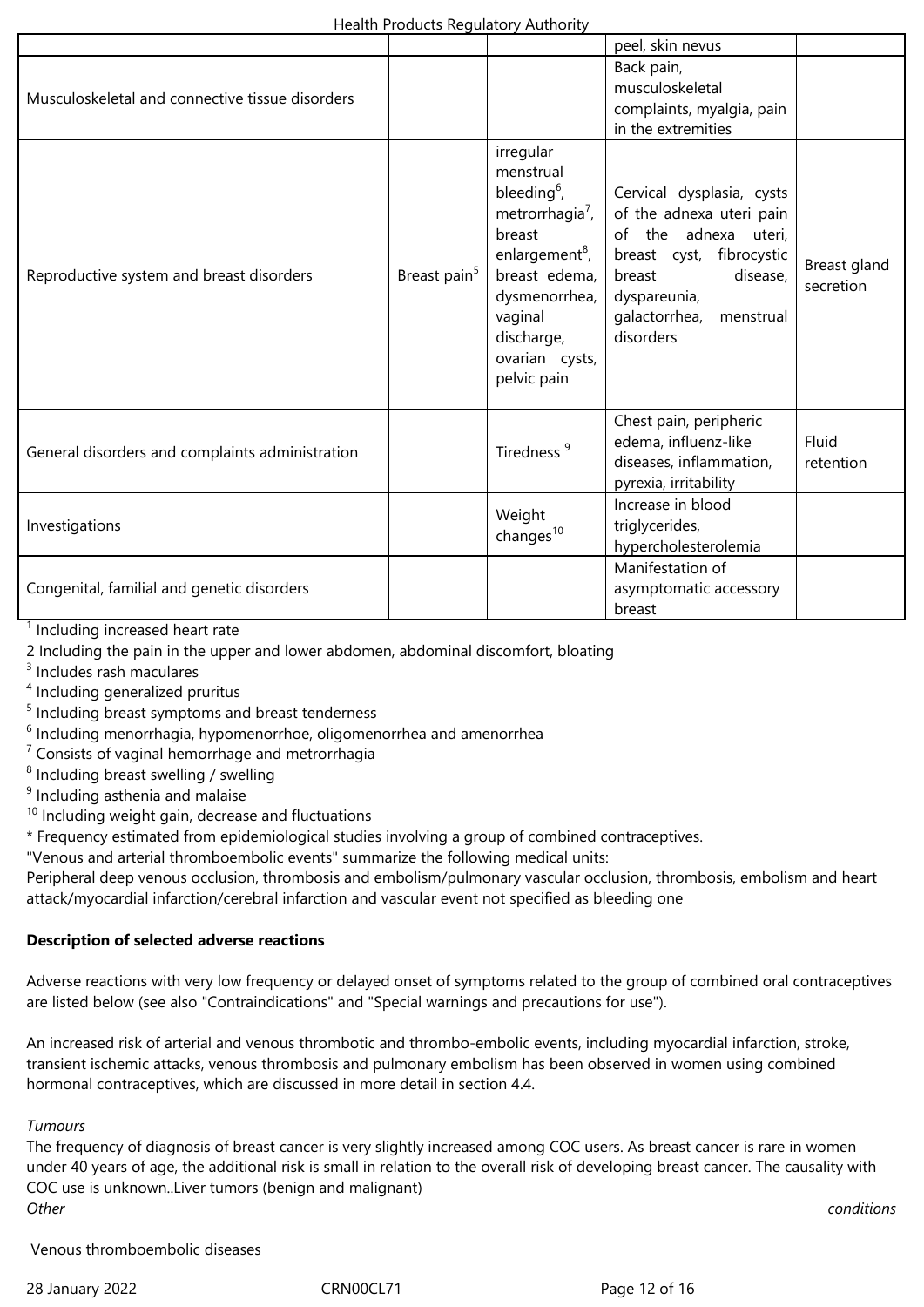- Hypertension
- Hypertriglyceridemia
- Modification of the glucose tolerance or loading influencing the peripheral insulin resistance
- Liver tumors (benign and malignant)
- Hepatic dysfunction
- Chloasma

Occurrence or worsening of illnesses, not clarified their relationship with the use of COCs

is: jaundice and / or pruritus in connection with cholestasis; formation of gallstones; porphyria, systemic lupus erythematosus, haemolytic uraemic syndrome, Sydenham's chorea, herpes gestationis, otosclerosis related with hearing loss , Crohn's disease, ulcerative colitis, cervical cancer

The frequency of diagnosis of breast cancer is increased in users of oral contraceptives. Because breast cancer in women under 40 years rarely occurs, the number of additional diseases in comparison to the overall risk is small. A causal connection with the use of COCs is not known. For more information see section 4.3. and 4.4.

#### Interactions

Breakthrough bleeding and/or contraceptive failure may result from interactions of other drugs (enzyme inducers) with oral contraceptives (see section 4.5).

## Reporting of suspected adverse reactions

Reporting suspected adverse reactions after authorisation of the medicinal product is important. It allows continued monitoring of the benefit/risk balance of the medicinal product. Healthcare professionals are asked to report any suspected adverse reactions via HPRA Pharmacovigilance

Website: www.hpra.ie

## **4.9 Overdose**

There ar[e no reports o](http://www.hpra.ie/)f serious harmful effects from overdose. The following symptoms may occur: nausea, vomiting and vaginal bleeding. Withdrawal bleeding may also occur in young girls who do not yet have menstruation and have accidentally taken this medicine. There are no antidotes and further treatment should be symptomatic.

# **5 PHARMACOLOGICAL PROPERTIES**

#### **5.1 Pharmacodynamic properties**

Pharmacotherapeutic group: Progestogens and estrogens, fixed combinations, dienogest and ethinylestradiol ATC code: G03AA16

The contraceptive effective of Raener 2mg/0.03 mg is based on the combined interaction of different factors, where ovulation inhibition and changes in vaginal secretion are the most important.

In addition to protecting against pregnancy, COCs provide other benefits that, in addition to the negative properties (see Warnings and Precautions for Use, Adverse reactions) may be useful in deciding whether to choose this method of contraception. The cycle is more regular, menstruation is often less painful and bleeding is weaker. This may reduce the occurrence of iron deficiency.

The progestagenic component of Raener 2mg/0.03 mg, dienogest, is a potent progestagen and is considered to be the only nortestosterone derivative with antiandrogenic activity. Evidence of this antiandrogenic activity has been demonstrated in a clinical trial with patients suffering from inflammatory acne vulgaris.

Dienogest also shows a favourable lipid profile with an increase in the HDL component.

In addition, the risk reduction of endometrial and ovarian cancer has been proven. In addition, high-dose COCs (0.05 mg ethinylestradiol) reduce the incidence of ovarian cysts, pelvic inflammatory diseases, benign breast diseases and ectopic pregnancies. Whether this applies to low-dose COCs has not been confirmed yet.

28 January 2022 **CRNOOCL71** CRNOOCL71 Page 13 of 16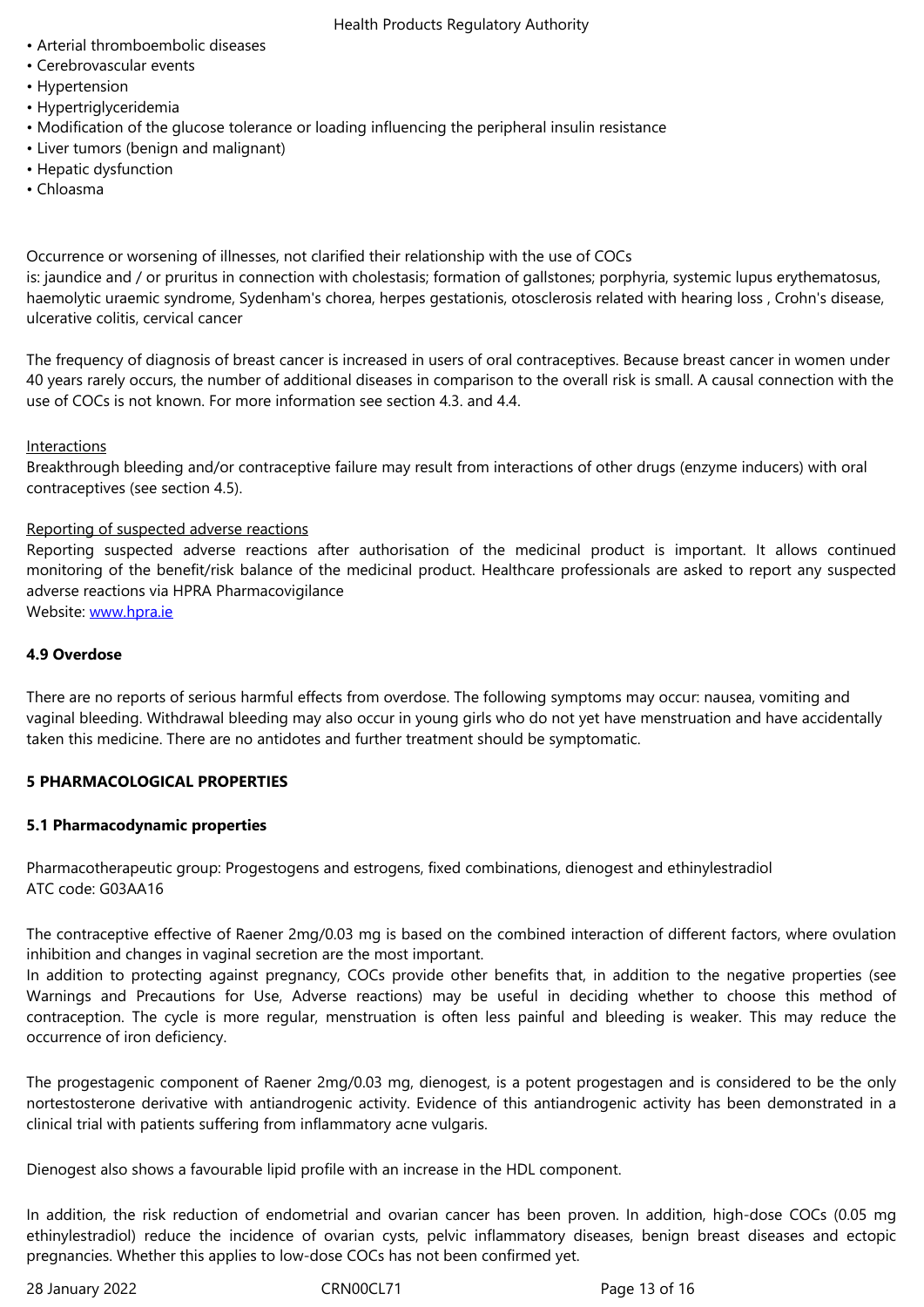## **5.2 Pharmacokinetic properties**

## **Ethinylestradiol**

#### *Absorption*

Ethinylestradiol is rapidly and fully absorbed following oral administration. Maximum serum concentrations of about 67 pg/ml, are reached approximately 1.5 to 4 hours after intake of a **Raener 2mg/0.03 mg** tablet.

During absorption and the first-pass metabolism in the liver, ethinylestradiol is extensively metabolized, resulting in a mean oral bioavailability of approximately 44%.

## *Distribution*

Ethinylestradiol is pronounced (about 98 %) but is non-specifically bound to serum albumin and induces an increase in serum concentrations of sexual hormone binding globulin (SHBG). The absolute distribution of volume of ethinylestradiol is 2.8 to 8.6 l/kg.

#### *Biotransformation*

Ethinylestradiol is eliminated by presystemic conjugation in mucous membrane of the small intestine and the liver. Ethinylestradiol is primarily metabolized by aromatic hydroxylation; in that process different hydroxylated and methylated metabolites are formed, which are detectable as free metabolites or as a glucuronide sulphate conjugates in the serum. Ethinylestradiol is subjected to an enterohepatic circuit.

## *Elimination*

The serum levels of ethinylestradiol decrease in two phases, characterized by half-life periods of about 1 hour and  $10 - 20$ hours.

Ethinylestradiol is not excreted in unchanged form. The metabolites are excreted in urine and the bile in a ratio of 4: 6.

## *Pharmacokinetic relationship*

Steady-state is reached at the second half of the treatment cycle when serum levels are about twofold higher than compared to a single dose.

#### **Dienogest**

#### *Absorption*

Orally administered dienogest is rapidly and almost completely absorbed. Maximum drug serum levels of . 51 ng/ml are reached at 2.5 hours of single intake of tablet. An absolute bioavailability of approximately 96% was detected in combination with ethinylestradiol..

#### *Distribution*

Dienogest binds to serum albumin, but it does not bind to SHBG or to corticosteroid-binding globulin (CBG). About 10% of the total serum drug concentration is present as free steroid,, e 90% is non-specifically bound to albumin. The ethinylestradiol-induced increase in SHBG does not influence the serum protein binding of dienogest. Dienogest has an apparent volume of distribution of about 37-45 l.

#### *Biotransformation*

Dienogest is metabolized mainly through hydroxylation and conjugation with the formation of endocrinologically largely inactive metabolites These metabolites are quickly eliminated from plasma, so that, besides the unchanged dienogest in human plasma, no essential metabolite was found. The total clearance (Cl/F) after a single dose is 3.6 l/h.

#### *Elimination*

Dienogest has a half-life of 8.5-10.8 hours. Only negligible amounts of dienogest are excreted via the kidneys in unchanged form. Metabolites of dienogest are excreted in the urine and bile in a ratio of 3:1. Elimination half-life of metabolites is 14.4 hours.

#### **Pharmacokinetic relationship**

Dienogest pharmacokinetics are not influenced by SHBG levels. Following daily intake drug serum levels increase about 1.5-fold reaching steady-state conditions after approximately 4 daily doses.

28 January 2022 CRN00CL71 Page 14 of 16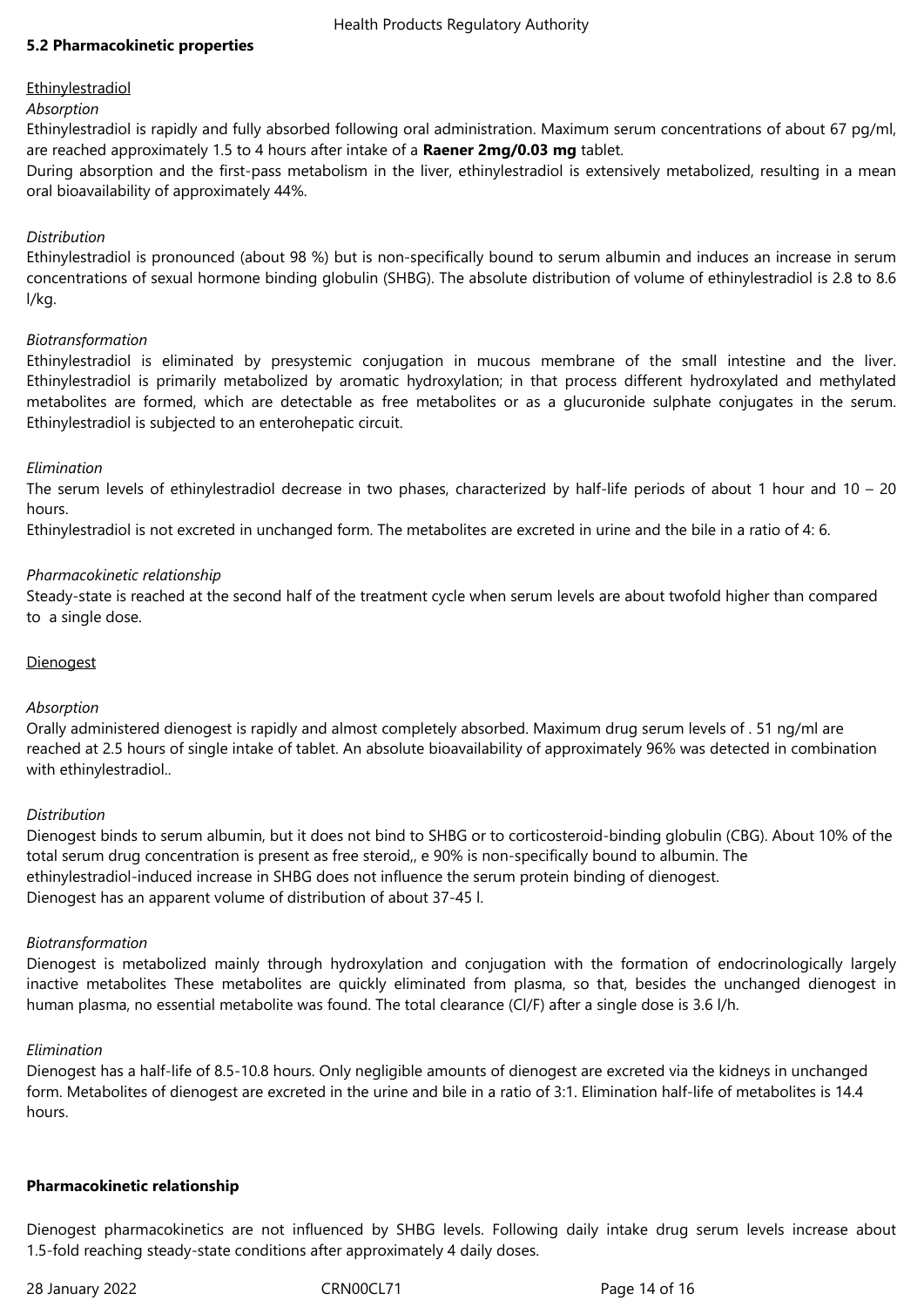## **5.3 Preclinical safety data**

Preclinical data showed no specific risk for humans based on conventional studies of repeated dose toxicity, genotoxicity, carcinogenic potential and toxicity to reproduction. However, it should be considered that sex steroids can promote the growth of certain hormone-dependent tissues and tumours.

## **6 PHARMACEUTICAL PARTICULARS**

## **6.1 List of excipients**

Tablet core Lactose monohydrate Magnesium stearate Maize starch Povidone K-30

Film coating Hypromellose 2910 Macrogol 400 (PEG) Titanium dioxide (E171)

## **6.2 Incompatibilities**

Not applicable.

#### **6.3 Shelf life**

3 years.

#### **6.4 Special precautions for storage**

Do not store above 30ºC.

Keep the blister in the outer carton in order to protect from the light.

## **6.5 Nature and contents of container**

PVC/PVDC/Aluminum blister, pack sizes: 21 and 3x21 and 6x21 film-coated tablets.

The blister packs may come with a blister holder.

Not all pack sizes may be marketed.

#### **6.6 Special precautions for disposal**

No special requirements.

Any unused medicinal product or waste material should be disposed of in accordance with local requirements.

# **7 MARKETING AUTHORISATION HOLDER**

Laboratorios Leon Farma, S.A. Poligono Industrial Navatejera c/La Vallina s/n Navatejera Leon 24008

28 January 2022 CRN00CL71 Page 15 of 16